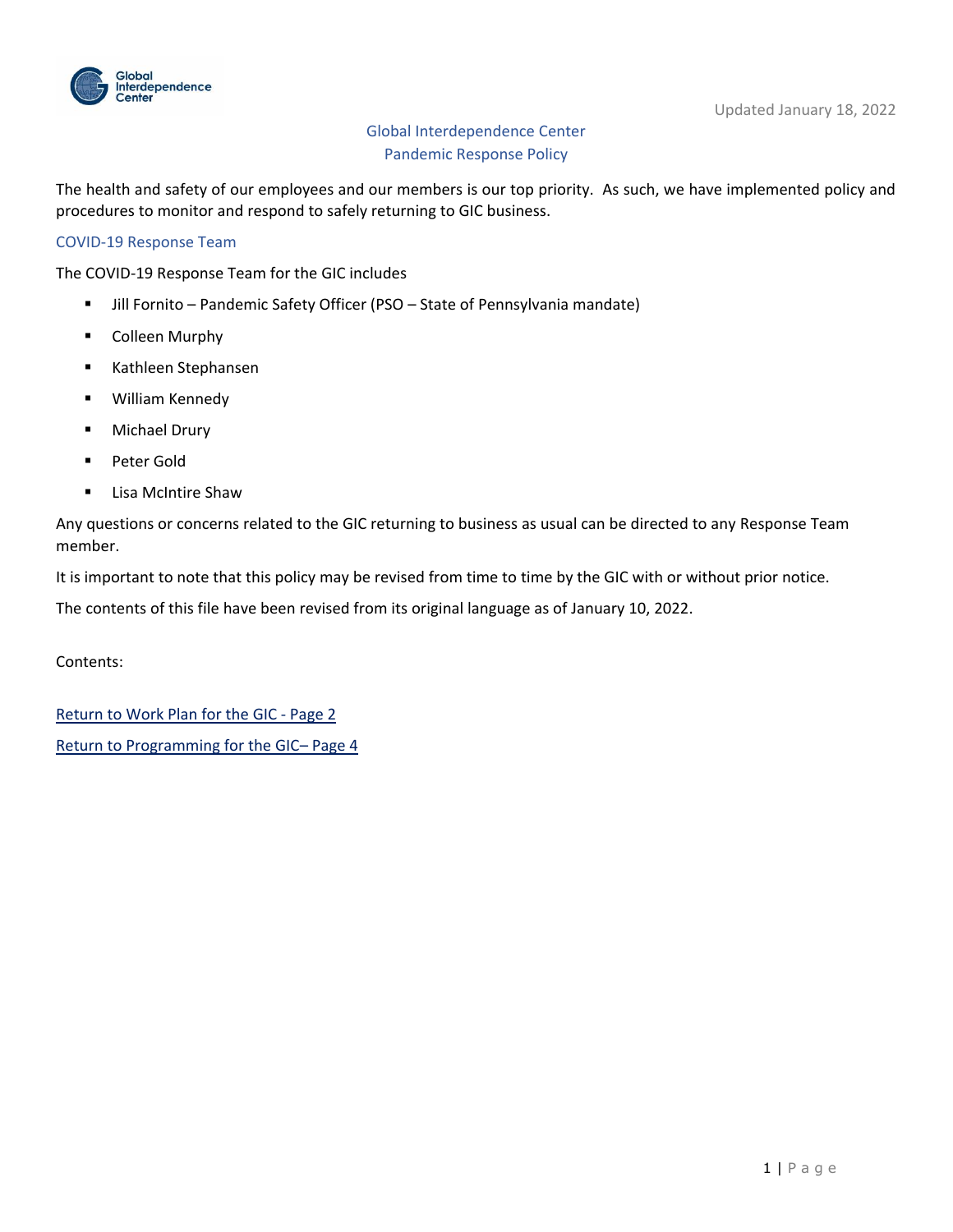

## <span id="page-1-0"></span>Return to Work Plan for the GIC

With the safety and health of our employees and their families in mind, we will follow the physical and procedural changes mandated by the Federal Reserve Bank of Philadelphia (the "Bank"), where GIC's offices are headquartered.

**Update as of January 18, 2022:** The Bank decided to continue with essential and critical onsite employees in the Bank, and all other employees will continue to telework indefinitely. The official notice is below:

"Previously, the Bank announced that it would expand onsite work to all employees on Monday, January 31. In the weeks since then, however, COVID-19 cases have spiked locally and nationally. As a result, **we are postponing our expansion of onsite work and will continue with only essential and critical employees in the Bank until further notice**. It is vitally important that we continue to protect the health and well-being of our employees, tenants, and guests and maintain our essential operations. Rather than announce a new projected return date, we are going to remain flexible and will return when local conditions and guidance from public health officials and the Bank's Medical Director indicate that we can do so safely. **Once we determine a date for our broader return to the Bank, we will announce it 30 days in advance to give employees ample time to prepare."**

### **Previous Updates**

**December 20, 2021:** The Bank recently decided to continue with essential and critical onsite employees in the Bank, and all other employees will continue to telework until February 2022.

**August 26, 2021:** The Bank recently decided to continue with essential and critical onsite employees in the Bank, and all other employees will continue to telework until January 3, 2022.

**March 15, 2021:** The Bank recently decided to continue with essential and critical onsite employees in the Bank, and all other employees will continue to telework until Labor Day (September 6, 2021).

**November 19, 2020**: The Bank recently decided to continue with essential and critical onsite employees in the Bank, and all other employees will continue to telework until sometime in the second quarter of 2021 (April 1 – June 30, 2021). The Bank will provide another update no later than mid-March.

The building will continue to operate as it has been since mid-March 2020 (with limited Cafeteria menu/services, social distancing, mask requirements, etc.). As of right now, there are no plans on re-opening the Conference Center. The GIC Office will implement the same protocol for its staff. As per the Department of Health, "Offices are permitted to have only employees that cannot work remotely**."**

**August 28, 2020**: The GIC Office received notification that the Federal Reserve Bank of Philadelphia has extended their work from home arrangements for their employees through January 4, 2021. The GIC Office will implement the same protocol for its staff.

As of December 20, 2021, the Bank has less than 10% of employees working (cash services and law enforcement) inside the building. The Bank is taking a conservative and proactive approach and the GIC will adopt the same procedure, and GIC employees will return to work from the office in conjunction with the Bank's employees.

- **U** Vaccinations As of December 20, 2021, the Global Interdependence Center requires its 100% of its employees to be vaccinated before returning to the office.
- **Bank Facilities –** The Bank's Conference Center, Auditorium, and Fitness Center will remain closed until further notice.
- **Visitors**  Visitors and vendors are prohibited from visiting all offices until further notice.
- **Cafeteria –** The Federal Reserve Bank of Philadelphia has instituted a building policy that requires any person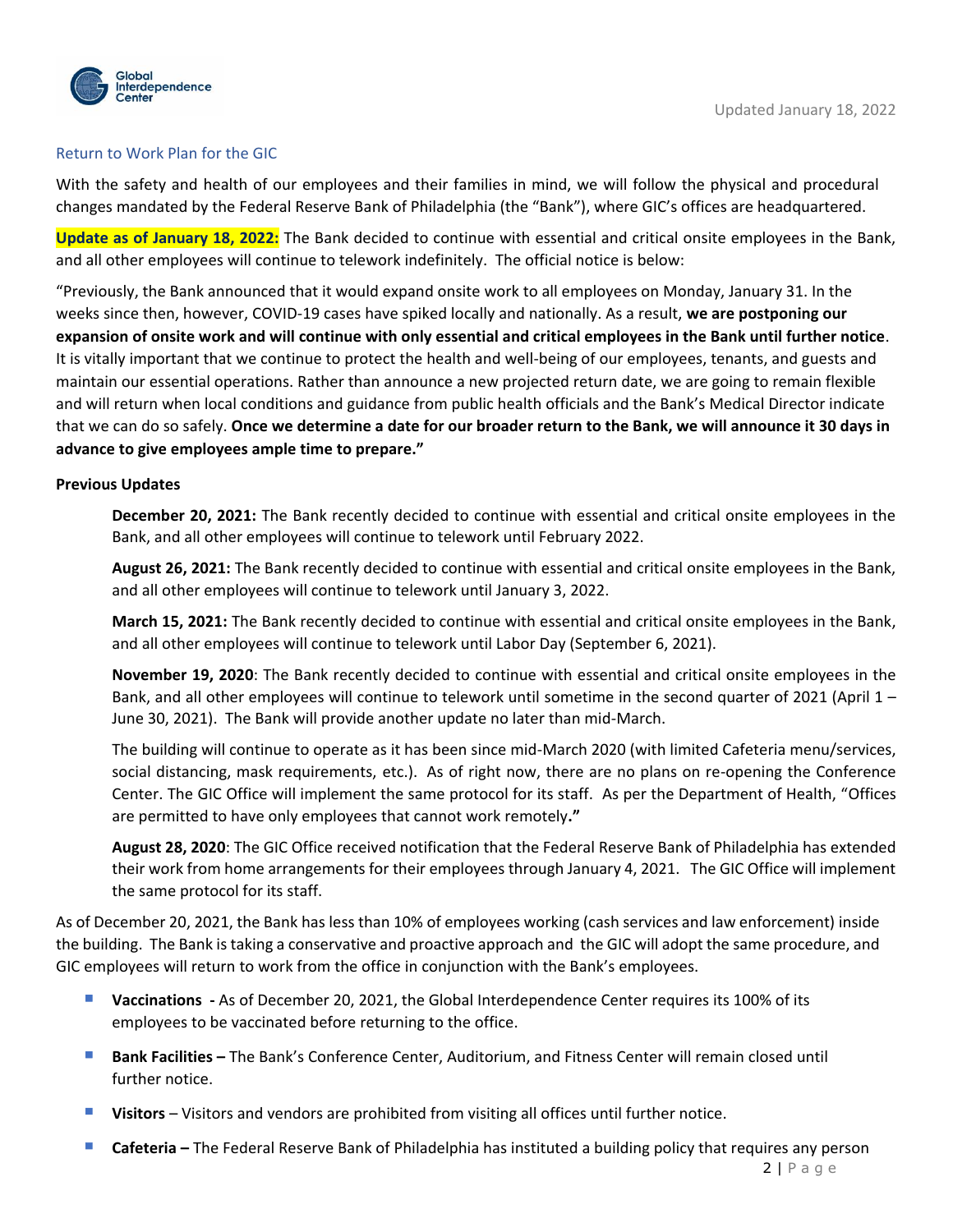

sitting in the cafeteria or coffee shop (when open) to be fully vaccinated against COVID-19 or have an approved medical or religious exemption. For more information, refer to document "COVID-19 requirements for use of seating areas in the cafeteria and coffee shop".

- **Example 2** Elevators will have a limited capacity of four or fewer riders. Employees should expect long wait times and plan accordingly. Elevator buttons will be treated with an anti-viral coating (NanoSeptic).
- **E** Cleaning Procedures The Bank conducts regular cleanings using advanced protocols as recommended by the Pennsylvania Department of Health. High touch areas are sanitized multiple times per day and/or provided with NanoSeptic applications.
- **HVAC** all filters have been checked, cleaned, and/or upgraded as needed by the building's owner. All HVAC systems run 24 hours per day/7 days per week with maximized fresh air intake following ASHRAE standards for outside air. UV sanitation has been added to existing air handlers.
- **E** Restrooms Restroom entry doors have been treated with NanoSeptics at common touch areas. Automatic paper towel dispensers will be reactivated. Air dryers will be deactivated. There will be a maximum capacity set for each restroom.
- **Pandemic Safety Officer** a point of contact to read/distribute the Bank's guidelines and report positive cases to the Bank's Crisis Team.
- **Parking** GIC's rent includes one parking space at the Bank. Additional parking will be at the expense of the employee.
- **Public Transit** Remote work will be recommended until it is abundantly clear that public transportation services are safe and sound.
- **Entering / Existing the Building** GIC staff will arrive after 8 a.m. per the Bank's request. Only Post 14 (7<sup>th</sup>) Street entrance) is open. Employees are required to wear appropriate masks when entering the building and in the common areas at all times. Upon entering the building, law enforcement will conduct temperature checks and screening with a series of questions. If the person's temperature is 100.4 or higher, they will be taken to a dedicated isolated area for one hour and then tested again. If their temperature has normalized, they will be granted access to the office. If it remains elevated, they will be asked to depart the building. Signs will be posted throughout the building to remind occupants of designated paths of travel.
- **E** GIC Office Space The GIC will contract with an approved cleaning contractor to clean and disinfect the office, phones, keyboards, and workstations before GIC staff return to work. The GIC will provide its employees for their office use, gloves, wipes, sanitizing spray, sanitizing wipes, bleach, and paper towels.
- **Workstations** GIC employees will be seated at least 6 feet apart. The GIC will contract with an approved cleaning service to disinfect the GIC office area. Cleaning supplies will be provided for each workstation, along with instructions or usage and cleaning protocols for telephones, keyboards, monitors, working surfaces, and trash. The GIC (through the Bank and Newmark Frank Knight) will provide employees proper PPE, including masks, disinfecting wipes, and hand sanitizer.
- **Interns** The GIC will suspend its intern program until further notice.
- **Personal Wellness** If a GIC employee tests positive for COVID-19, they must report to the Bank's crisis team and self-quarantine from home for 14 days.
- **End Date**  There is no end date to these protocols. The GIC's COVID-19 Response Team will review all protocols no less than monthly.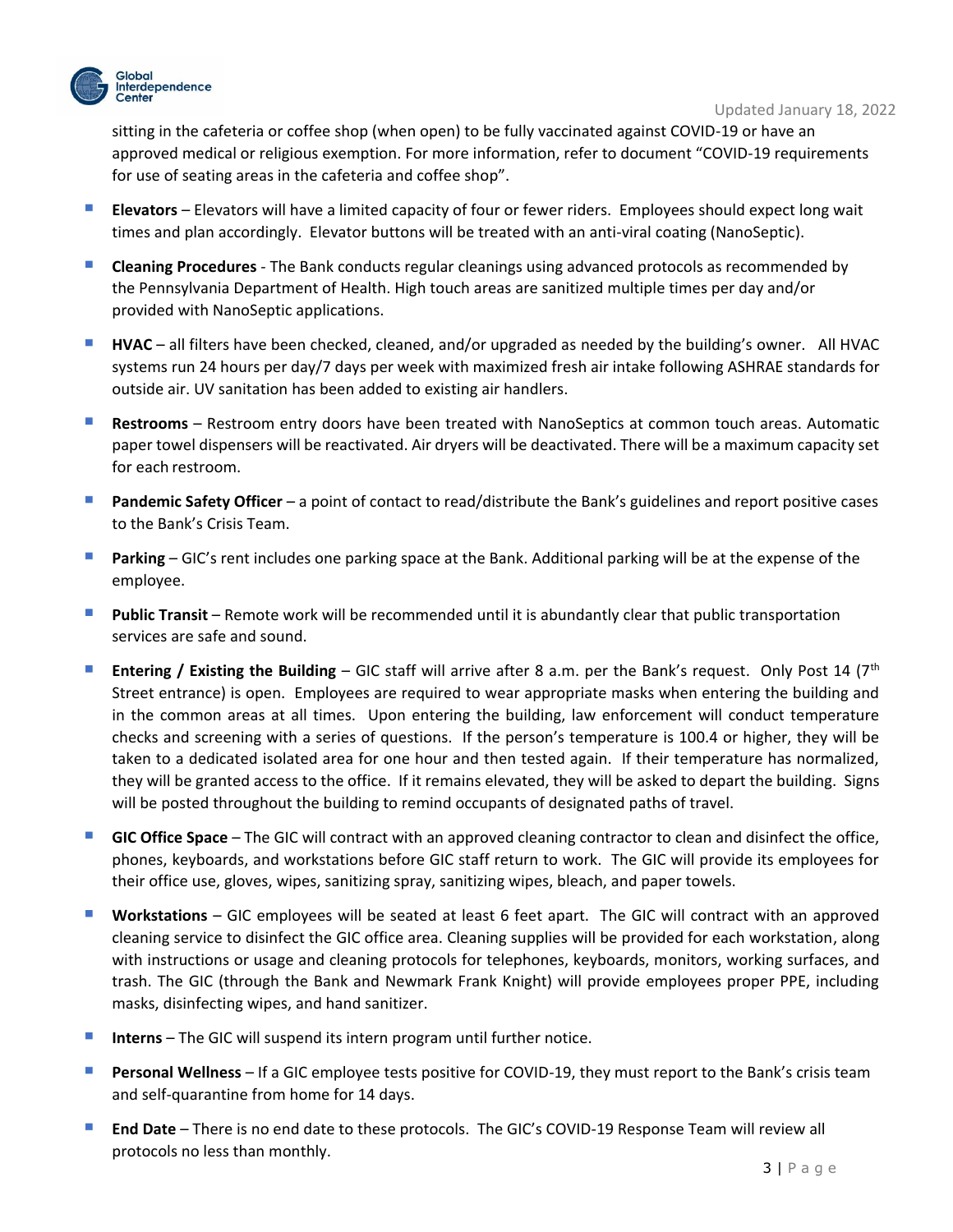

#### Flexible Schedules

The GIC recognizes and encourages staff to balance time working from home and the office. We understand this means a return to a typical, 40-hour week in the office will not be possible for everyone, and continued work from home for some may be necessary through 2022.

- Work from Home Based on your input, working from home will be part of an ongoing work/life balance. We very much appreciate everyone's efforts.
- Hybrid Schedule: Following The Bank's guidance, GIC Staff will return to the office 3 days per week and work from home 2 days per week.
- It is your responsibility to communicate changes to your work schedule and your availability.
- **If all a** in general, you are expected to work 40 hours per week and allocate those hours across the five-day workweek and within our regular core hours.
- Workdays you do not work should be taken as personal time off. Please take personal time off as you would typically for weekdays you've not worked.
- As before, please clear personal time off with the Executive Director.

As an organization, we must avoid personal time conflicting with GIC programming.

### <span id="page-3-0"></span>Return to Programming for the GIC

The health and safety of our employees, members, and speakers remain our top priority. As such, we have implemented the following policies and GIC program procedures.

As of mid-September 2021, the GIC will evaluate all in-person conferences and events scheduled through March 31, 2022. GIC program planning will incorporate dual-mode (in-person and virtual) arrangements. Each in-person event planned between October 1, 2021, through March 31, 2022 (the "Evaluation Period"), will be re-evaluated to determine the ability to carry out the event safely and without subjecting GIC employees, officers, members, and guests to COVID-19-related health risks.

- GIC's COVID-19 Response Team will evaluate GIC business travel requests for GIC staff and Board members. The Executive Director and Chair will review and update this policy monthly.
- GIC's COVID-19 Response Team determines GIC's participation in in-person events during the Evaluation Period.
- The GIC COVID-19 Response Team will attempt to make a "go" or "no-go" decision at least sixty (60) days before the scheduled event date.
- If the decision is to hold the program in-person, the GIC will follow the local guidance on safety measures regarding COVID-19. The following link allows access to all U.S. Counties' Health Departments <https://www.naccho.org/membership/lhd-directory>